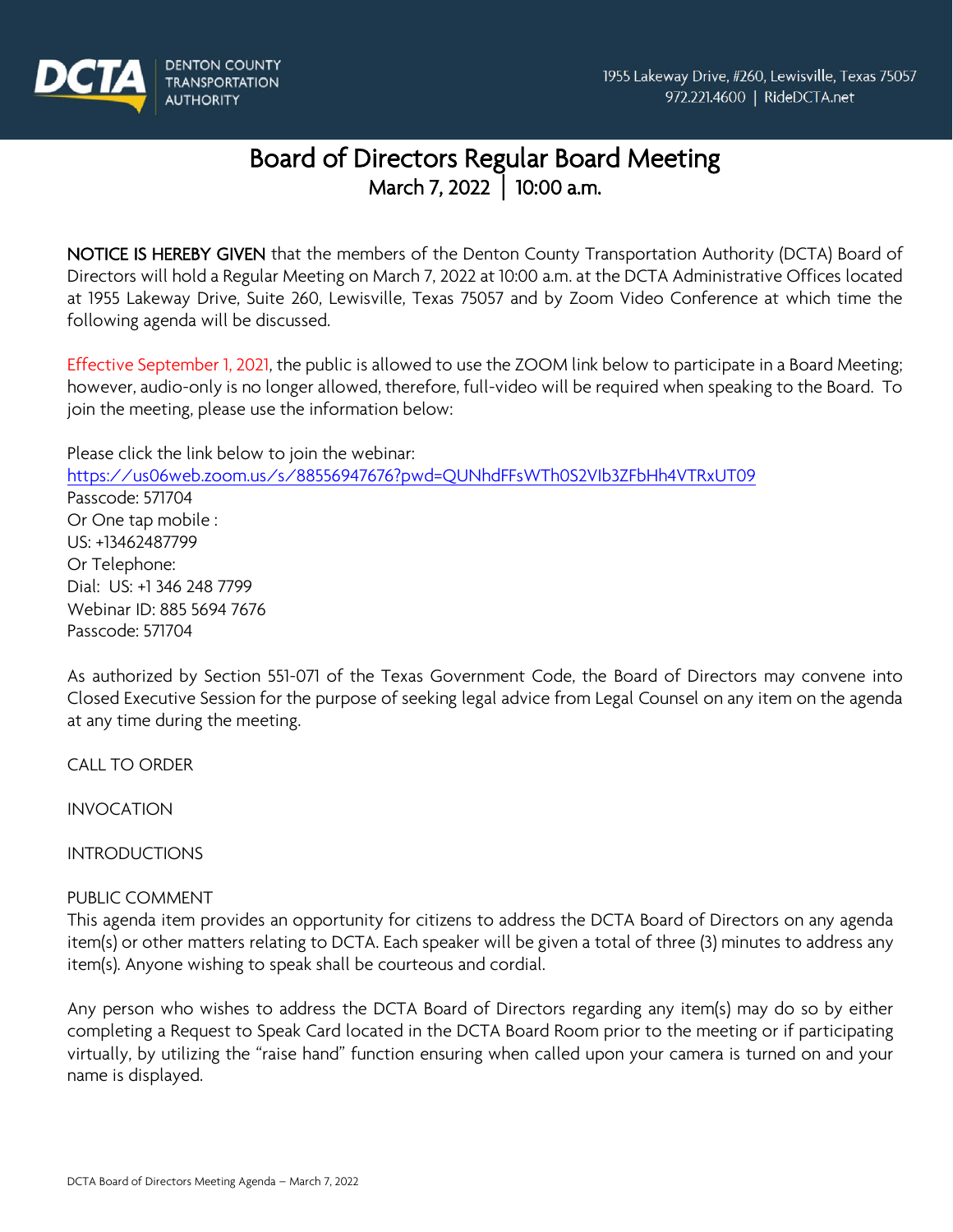

Citizens that are not able to participate in-person or connect virtually to the Zoom meeting must email his or her public comment to [kmorris-perkins@dcta.net](mailto:kmorris-perkins@dcta.net) no later than 3:00 pm on Friday, March 4, 2022, to ensure the comment will be read.

The Board of Directors is not permitted to take action on any subject raised by a speaker during Public Comments. However, the DCTA Board of Directors may have the item placed on a future agenda for action; refer the item to the DCTA Administration for further study or action; briefly state existing DCTA policy; or provide a brief statement of factual information in response to the inquiry.

#### CONSENT AGENDA

1. Consider Approval of Regular Meeting Minutes dated December 2, 2021 and January 27, 2022 (packet pages 7-28)

Action Item Backup Information Exhibit 1: December 2, 2021 Minutes Exhibit 2: January 27, 2022 Minutes

2. Consider Approval of Monthly Financial Statements for January 2022

| (packet pages 29-36)<br>Action Item |                                                            |
|-------------------------------------|------------------------------------------------------------|
| Backup Information:                 | Memo                                                       |
|                                     | Exhibit 1.1: Monthly Financial Statements - January 2022   |
|                                     | Exhibit 1.2: Capital Projects Budget Report - January 2022 |

## REGULAR AGENDA

1. Presentation of Audit Report for Fiscal Year End September 30, 2021 by Plante Moran and Consider Approval of the FY2021 Financial Statements and Supplemental Information (packet pages 37-121)

| $\mathbf{r}$        |                                                                |
|---------------------|----------------------------------------------------------------|
| Action Item         |                                                                |
| Presenters:         | Amber Karkauskas, Controller/AVP of Finance                    |
|                     | Keith Szymanski, Senior Manager – Plante Moran                 |
| Backup Information: | Memo                                                           |
|                     | Exhibit 1: FY2021 Annual Comprehensive Financial Report (ACFR) |
|                     | Exhibit 2: FY2021 Single Audit Report                          |
|                     | Exhibit 3: Plante Moran's Report to the Board of Directors     |
|                     |                                                                |

#### 2. Mobility Services Update

(packet pages 122-123) Discussion Item Presenter: Javier Trilla, AVP of Innovation & Information Technology Backup Information: Memo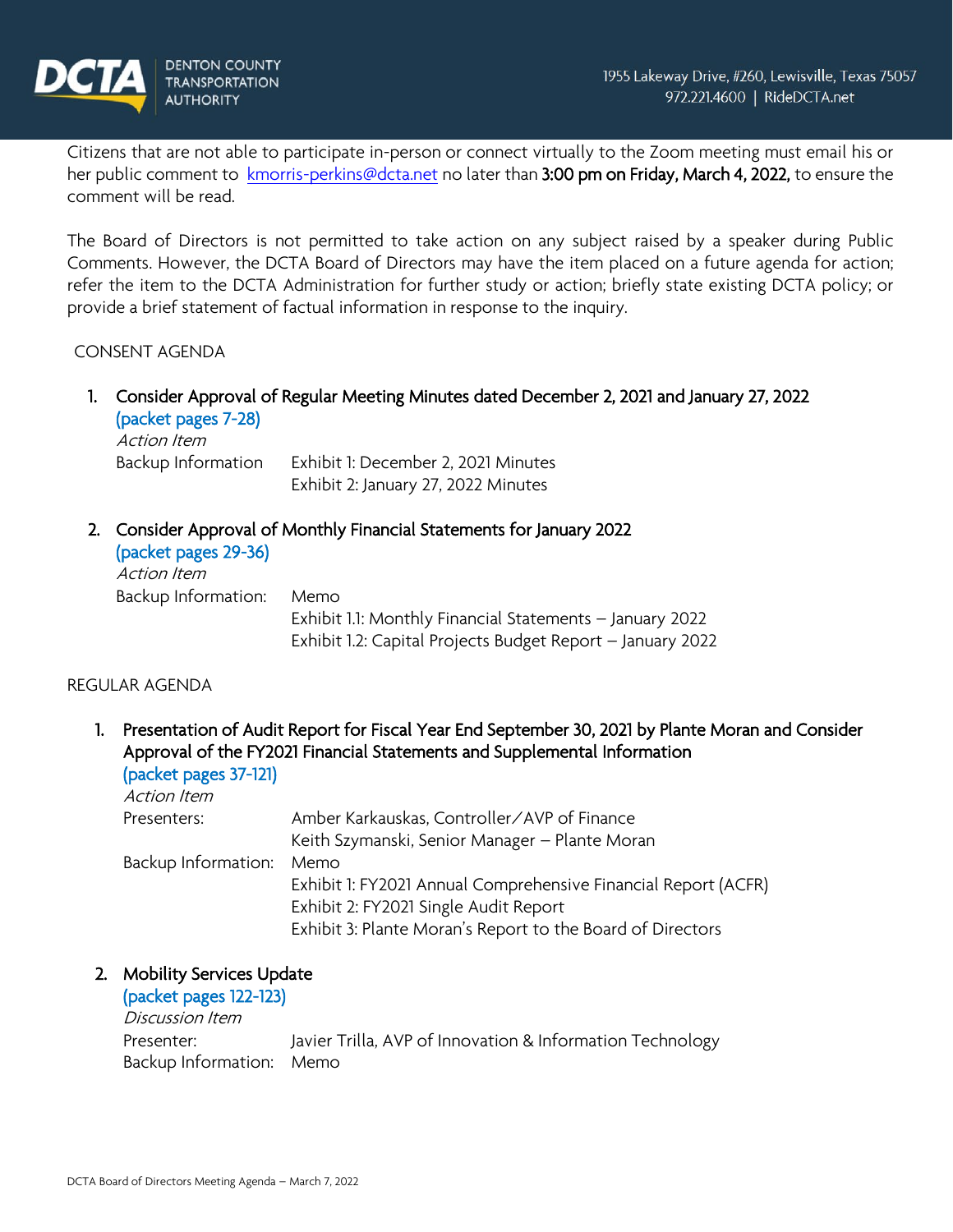3. Discuss and Consider Authorizing the CEO to Negotiate and Enter into an Agreement with River North Transit LLC (Via) for Comprehensive Operations Analysis Services (packet pages 124-134)

| <b>IPULALE PUGLY IZT IVTI</b><br>Action Item |                                                           |
|----------------------------------------------|-----------------------------------------------------------|
| Presenter:                                   | Javier Trilla, AVP of Innovation & Information Technology |
| Backup Information: Memo                     |                                                           |
|                                              | Exhibit 1: DCTA Via Consulting Agreement                  |

#### 4. Consider Approval of Resolution R22-02 Approving Budget Revision 2022-07 (packet pages 135-145)

| Action Item         |                                                           |
|---------------------|-----------------------------------------------------------|
| Presenter:          | Amanda Riddle, Senior Manager of Budget                   |
| Backup Information: | Memo                                                      |
|                     | Exhibit 1: Resolution R22-02 with the following Exhibits: |
|                     | "A": Budget Revision 2022-07                              |
|                     | "B": Change in Net Position (DCTA Only)                   |
|                     | "B-1": Change in Net Position (DCTA & NTMC Combined)      |
|                     | Exhibit 2: Year-to-Date FY22 Budget Revisions             |

## 5. Review and Discuss Project Management Office (PMO) Activities with Accenture, LLP

## (packet pages 146-148)

Discussion Item Presenter: Chris Newport, Accenture, LLP Backup Information: Memo Exhibit 1: Accenture PMO Status Report

## 6. Consider Approval of Amendment to Task Order with River North Transit LLC (Via) Regarding GoZone Customer Support Services

(packet pages 149-151) Action Item Presenter: Javier Trilla, AVP of Innovation & Information Technology Backup Information Memo Exhibit 1: DCTA Amendment #4 - Full Time Customer Support (Mar 2022 - Sept 2022)

## 7. Presentation and Discussion of Approach to Enhance Value of the A-train

#### (packet page 152)

Discussion Item Presenter: Paul Cristina, Deputy CEO Backup Information: Memo

## 8. Provide Update on Burns Property Lease

#### (packet page 153)

Discussion Item Presenter: Paul Cristina, Deputy CEO Backup Information: Memo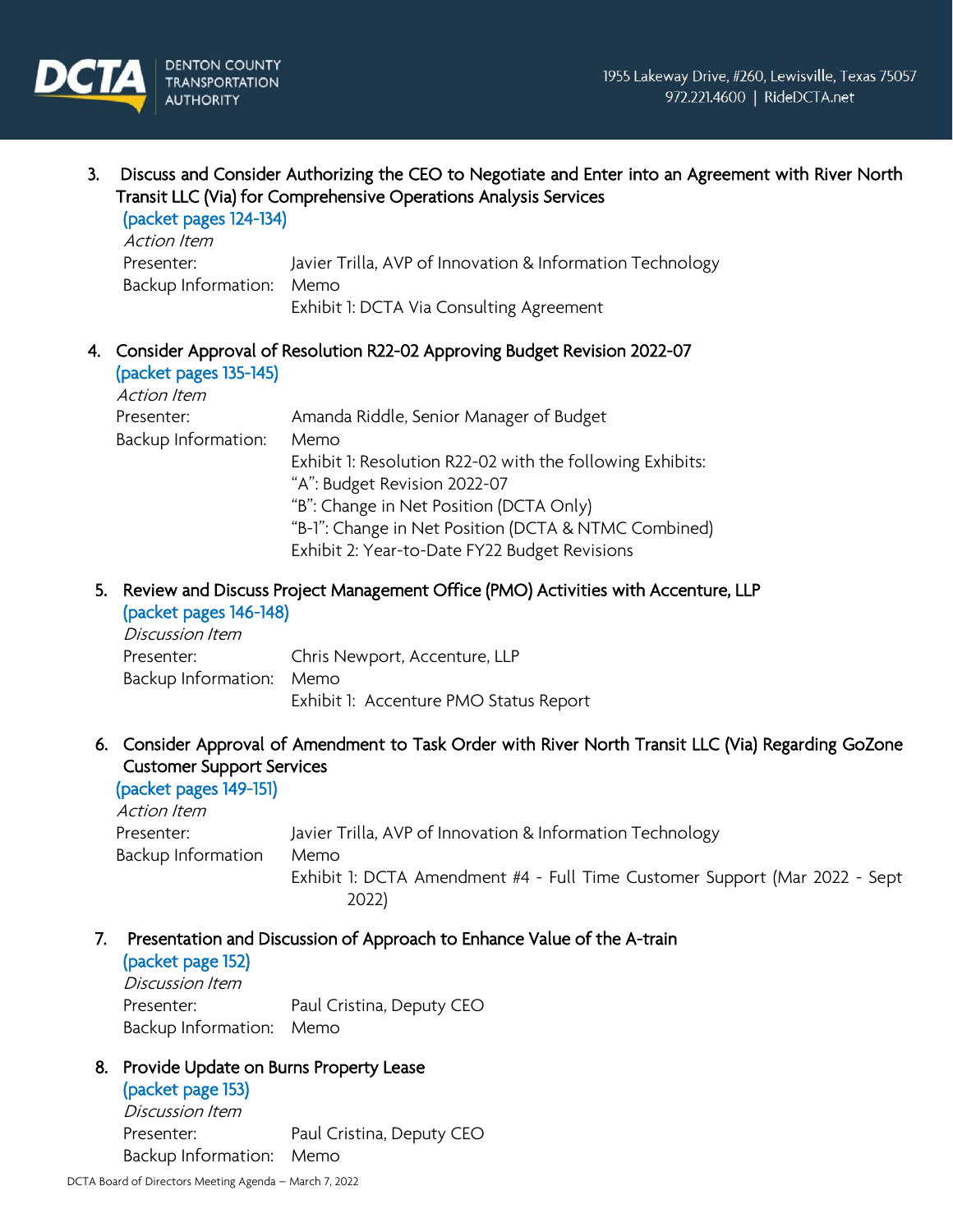

#### 9. Staff Briefing on Recent Inclement Weather Response and Recovery

(packet pages 154-155) Discussion Item Presenter: Brittney Farr, Director of Government Relations Backup Information: Memo

## 10. Discuss Local and Regional Transportation Updates and Legislative Issues

(packet pages N/A) Discussion Item Presenters: Cesar Molina, Chair

Dianne Costa, Board Secretary Raymond Suarez, CEO

11. Consider a Second Amended and Restated Employment Agreement Between Denton County Transportation Authority (DCTA) and the Chief Executive Officer (CEO) (packet page 156)

Action Item Backup Information: Memo

INFORMATIONAL REPORTS

## 1. Monthly Financial Reports

(packet pages 157-165 )

Backup Information: Memo 1: Monthly Sales Tax Receipts Exhibit 1: FY22 Monthly Sales Tax Report Memo 2: Monthly Mobility-as-a-Service Update Memo 3: Budget Information Exhibit 3: Proposed FY23 Budget Calendar

## 2. Monthly Ridership Reports

(packet pages 166-173)

Backup Information: Memo

Exhibit 1: Ridership by Mode – January 2022 Exhibit 2: A-train Year-Over-Year Ridership Comparison Exhibit 3: Connect and GoZone Ridership by Month and Year Exhibit 4: Fixed-Route Ridership – January 2022 Exhibit 5: Connect Ridership Year-Over-Year by Month Exhibit 6: UNT Ridership Year-Over-Year by Month

3. Request for Proposals (RFP) 22-02 State Legislative Consultant

(packet page 174) Backup Information: Memo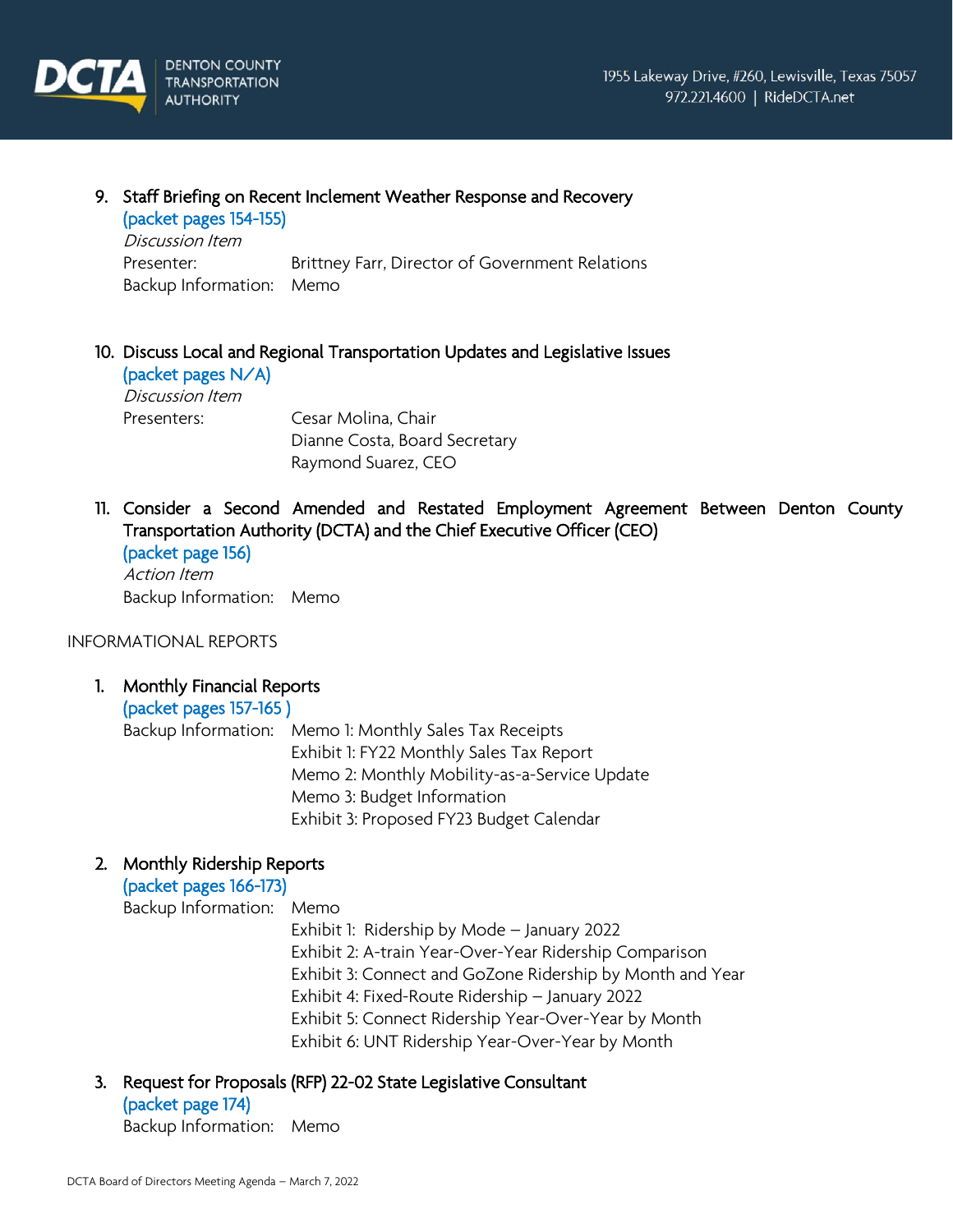

- 4. Community Advisory Committee Recap Report (packet pages 175-184) Backup Information: Memo Exhibit 1: Community Advisory Committee Recap Report
- 5. Request for Proposals (RFP) 22-03 Unarmed Uniformed Security Guard Services at Bus Operations Facility and Downtown Denton Transit Center (DDTC) (packet page 185) Backup Information: Memo
- 6. Memorandum of Understanding (MOU) with Dallas Area Rapid Transit (DART) and Trinity Metro for Rail Liability Insurance Administration (packet page 186) Backup Information: Memo
- 7. Extension of 17-03 On-Demand Rideshare Services and 17-27 On-Call Taxi and Non-emergency Transportation Services Contracts (packet pages 187-188) Back up Information: Memo

FUTURE AGENDA ITEMS AND BOARD MEMBER REQUESTS

Staff will discuss proposed future agenda items. Board members may request an informational item or action item to be added to the next Board meeting agenda.

Next Board Meeting Date: March 24, 2022

REPORT ON ITEMS OF COMMUNITY INTEREST

Pursuant to Texas Government Section 551.0415 the Board of Directors may report on following items: (1) expression of thanks, congratulations, or condolences; (2) information about holiday schedules; (3) recognition of individuals; (4) reminders about upcoming DCTA and Member City events; (5) information about community events; and (6) announcements involving imminent threat to public health and safety.

#### CONVENE EXECUTIVE SESSION

The Board may convene the Regular Board Meeting into Closed Executive Session for the following:

The Board of Directors will convene into Closed Executive Session pursuant to Section 551.074 of the Texas Government Code, Personnel Matters, to deliberate the evaluation, duties, and employment of the Chief Executive Officer.

#### RECONVENE OPEN SESSION

Reconvene and Take Necessary Action on Items Discussed during Executive Session.

ADJOURN